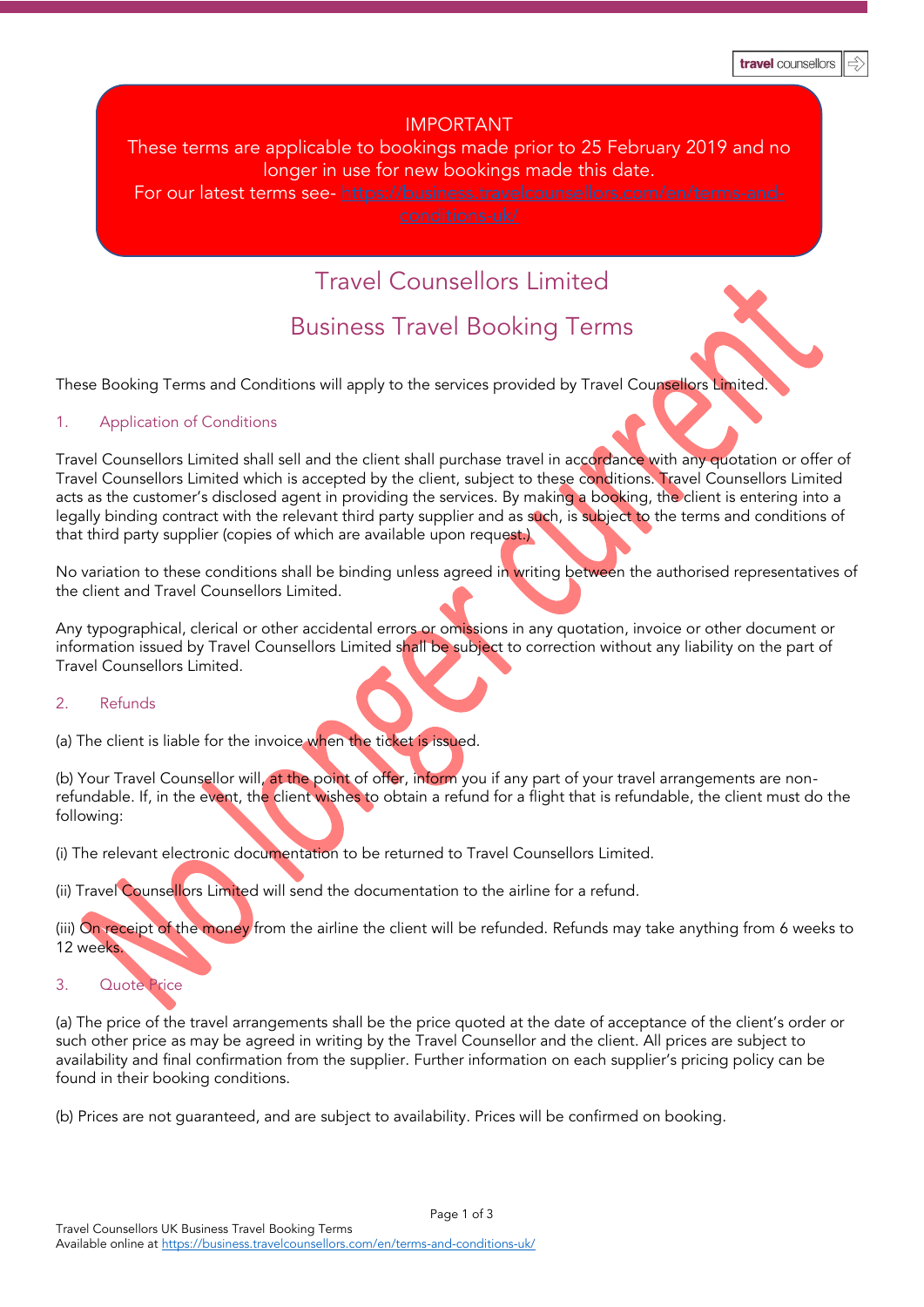#### 4. Payment Terms

(a) Subject to any special terms agreed in writing between the client and Travel Counsellors Limited, invoices shall be raised on a weekly/daily basis as requested. Payment of all invoice must be made by the 15th of every month. A statement is issued at the end of an invoice month, highlighting all travel spend for that 30 day period.

(b) Travel Counsellors Limited reserve the right to decline or withdraw any credit facilities offered. Upon the withdrawal of credit account facilities all monies owing to Travel Counsellors Limited will become immediately payable.

#### 5. Payment Default

#### If:

(a) the client fails to perform or observe any of its obligations hereunder or is otherwise in breach of the Contract; or

(b) the client becomes subject to an administration order or makes any voluntary arrangement with its creditors (within the meaning of the Insolvency Act 1986) or (being an individual); or

(c) an encumbrance takes possession, or a receiver is appointed, of any of the property or assets of the client; or

(d) the client ceases, or threatens to cease, to carry on business;

then, without prejudice to any other right or remedy available to Travel Counsellors Limited, Travel Counsellors Limited shall, in the event be entitled to: –

(i) withhold supply;

(ii) charge the client interest (both before and after any judgment) on the amount unpaid, until payment in full is made (a part of a month being treated as a full month for the purpose of calculating interest); and/or

(iii) institute legal action for recovery of outstanding amounts and costs incurred.

#### 6. Liability

(a) In the event of a claim by the client or any passenger in respect of the supply of the services, Travel Counsellors Limited's maximum liability is in any event restricted to the lesser of (i) the total amount paid to travel Counsellors Limited by way of fees for the supply of the services concerned by the claimant and (ii) any additional expenses incurred by the claimant.

(b) Subject to clause 6(a) above, Travel Counsellors Limited shall incur no liability whatsoever to the client or any passenger in respect of any direct, indirect or consequential losses (howsoever incurred).

(c) The client acknowledges and agrees that it is responsible and prudent for the client (and/or any passenger) to put in place a policy of insurance in respect of any loss, claim, cost, damage or injury incurred in connection with the services or any travel resulting therefrom.

(d) Nothing in these terms and conditions limits Travel Counsellors Limited's liability in respect of death or personal injury where such liability cannot be excluded by law.

#### 7. Recorded calls and call charges

All calls may be silently monitored and recorded for training and quality purposes. If calling an 0845 number calls will cost 2p per minute plus your phone company's access charge.